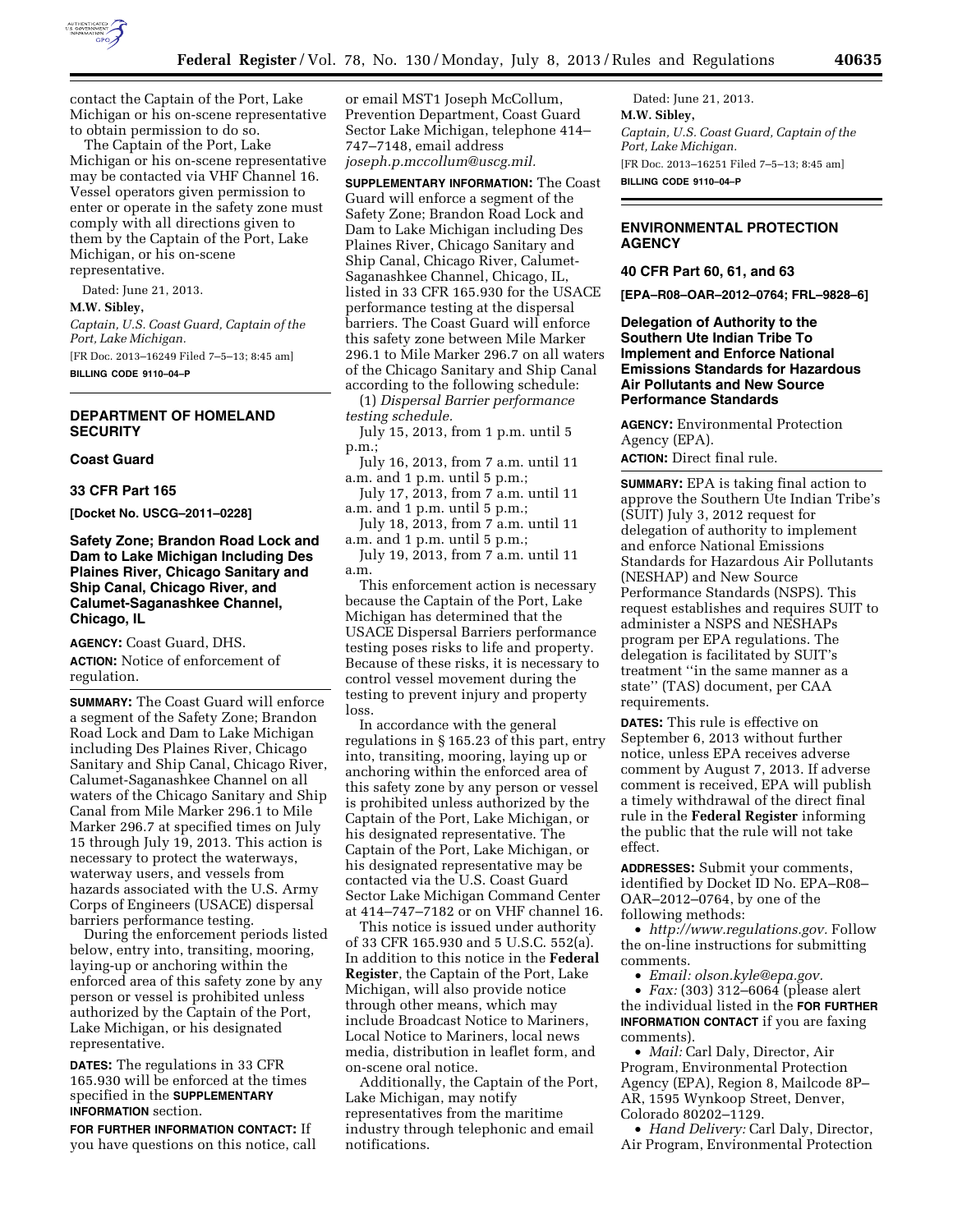Agency (EPA), Region 8, Mailcode 8P– AR, 1595 Wynkoop Street, Denver, Colorado 80202–1129. Such deliveries are only accepted Monday through Friday, 8:00 a.m. to 4:30 p.m., excluding Federal holidays. Special arrangements should be made for deliveries of boxed information.

*Instructions:* Direct your comments to Docket EPA–R08–OAR–2012–0764. EPA's policy is that all comments received will be included in the public docket without change and may be made available online at *[http://](http://www.regulations.gov)  [www.regulations.gov,](http://www.regulations.gov)* including any personal information provided, unless the comment includes information claimed to be Confidential Business Information (CBI) or other information whose disclosure is restricted by statute. Do not submit information that you consider to be CBI or otherwise protected through *[http://](http://www.regulations.gov)  [www.regulations.gov](http://www.regulations.gov)* or email. The *<http://www.regulations.gov>* Web site is an ''anonymous access'' system, which means EPA will not know your identity or contact information unless you provide it in the body of your comment. If you send an email comment directly to EPA, without going through *[http://](http://www.regulations.gov)  [www.regulations.gov,](http://www.regulations.gov)* your email address will be automatically captured and included as part of the comment that is placed in the public docket and made available on the Internet. If you submit an electronic comment, EPA recommends that you include your name and other contact information in the body of your comment and with any disk or CD–ROM you submit. If EPA cannot read your comment due to technical difficulties and cannot contact you for clarification, EPA may not be able to consider your comment. Electronic files should avoid the use of special characters, any form of encryption, and be free of any defects or viruses. For additional instructions on submitting comments, go to Section I. General Information of the

## **SUPPLEMENTARY INFORMATION** section of this document.

*Docket:* All documents in the docket are listed in the *[http://](http://www.regulations.gov)* 

*[www.regulations.gov](http://www.regulations.gov)* index. Although listed in the index, some information is not publicly available, e.g., CBI or other information whose disclosure is restricted by statute. Certain other material, such as copyrighted material, will be publicly available only in hard copy. Publicly available docket materials are available either electronically at *[http://](http://www.regulations.gov) [www.regulations.gov](http://www.regulations.gov)* or in hard copy at

the Air Program, U.S. Environmental Protection Agency (EPA), Region 8, Mailcode 8P–AR, 1595 Wynkoop Street,

Denver, Colorado 80202–1129. EPA requests that if at all possible, you contact the individual listed in the **FOR FURTHER INFORMATION CONTACT** section to view the hard copy of the docket. You may view the hard copy of the docket Monday through Friday, 8:00 a.m. to 4:00 p.m., excluding Federal holidays.

**FOR FURTHER INFORMATION CONTACT:** Kyle Olson, Air Program, Mailcode 8P–AR, U.S. Environmental Protection Agency, Region 8, 1595 Wynkoop Street, Denver, Colorado 80202–1129, (303) 312–6002 or *[olson.kyle@epa.gov.](mailto:olson.kyle@epa.gov)* 

**SUPPLEMENTARY INFORMATION:** EPA is taking final action to approve the Southern Ute Indian Tribe's (SUIT) July 3, 2012 request for delegation of authority to implement and enforce National Emissions Standards for Hazardous Air Pollutants (NESHAP) and New Source Performance Standards (NSPS). This request establishes and requires SUIT to administer a NSPS and NESHAPs program per EPA regulations. SUIT met the requirements of Clean Air Act (CAA) sections 111(c) and 112(l) and 40 CFR subpart E for full approval to administer CAA 111 and CAA 112 programs entirely due to its prior approval of its CAA Title V Part 70 Permitting Program. The delegation is facilitated by SUIT's treatment ''in the same manner as a state'' (TAS) document, per CAA section 301(d)(2). This action is being taken under CAA sections 111 and 112.

### **Table of Contents**

I. General Information

II. Delegation of Authority to SUIT

III. Final Action

IV. Statutory and Executive Order Reviews

#### **Definitions**

For the purpose of this document, we are giving meaning to certain words or initials as follows: (i) The words or initials *Act* or *CAA*  mean or refer to the Clean Air Act, unless the context indicates otherwise.

(ii) The words *EPA, we, us* or *our* mean or refer to the United States Environmental Protection Agency.

(iii) The word *NESHAP* means or refers to National Emissions Standards for Hazardous Air Pollutants.

(iv) The word *NSPS* means or refers to the New Source Performance Standards.

(v) The word *SUIT* means or refers to the Southern Ute Indian Tribe.

(vi) The word *TAS* means or refers to Treatment As a State

### **I. General Information**

*A. What should I consider as I prepare my comments for EPA?* 

1. *Submitting CBI.* Do not submit this information to EPA through *[http://](http://www.regulations.gov)  [www.regulations.gov](http://www.regulations.gov)* or email. Clearly mark the part or all of the information

that you claim to be CBI. For CBI information in a disk or CD ROM that you mail to EPA, mark the outside of the disk or CD ROM as CBI and then identify electronically within the disk or CD ROM the specific information that is claimed as CBI. In addition to one complete version of the comment that includes information claimed as CBI, a copy of the comment that does not contain the information claimed as CBI must be submitted for inclusion in the public docket. Information so marked will not be disclosed except in accordance with procedures set forth in 40 CFR part 2.

2. *Tips for Preparing Your Comments.*  When submitting comments, remember to:

a. Identify the rulemaking by docket number and other identifying information (subject heading, **Federal Register** date and page number).

b. Follow directions—The agency may ask you to respond to specific questions or organize comments by referencing a Code of Federal Regulations (CFR) part or section number.

c. Explain why you agree or disagree; suggest alternatives and substitute language for your requested changes.

d. Describe any assumptions and provide any technical information and/ or data that you used.

e. If you estimate potential costs or burdens, explain how you arrived at your estimate in sufficient detail to allow for it to be reproduced.

f. Provide specific examples to illustrate your concerns, and suggest alternatives.

g. Explain your views as clearly as possible, avoiding the use of profanity or personal threats.

h. Make sure to submit your comments by the comment period deadline identified.

### **II. Delegation of Authority to SUIT**

CAA sections  $111(c)(1)$  and  $112(l)$ , as amended, authorize EPA to delegate authority to any state or tribal agency which submits adequate regulatory procedures for implementation and enforcement of the NSPS and NESHAP. The NSPS are codified in 40 CFR part 60 and the NESHAP are codified in 40 CFR part 63. Delegation confers primary responsibility for implementation and enforcement to the respective tribal agency; however, EPA also retains the concurrent authority to enforce the standards.

With a July 3, 2012 letter, the Chairman of the Southern Ute Indian Tribe requested delegation of authority for NSPS and NESHAP, promulgated in Parts 2 and 3 of the SUIT Reservation Air Program. EPA's review of SUIT's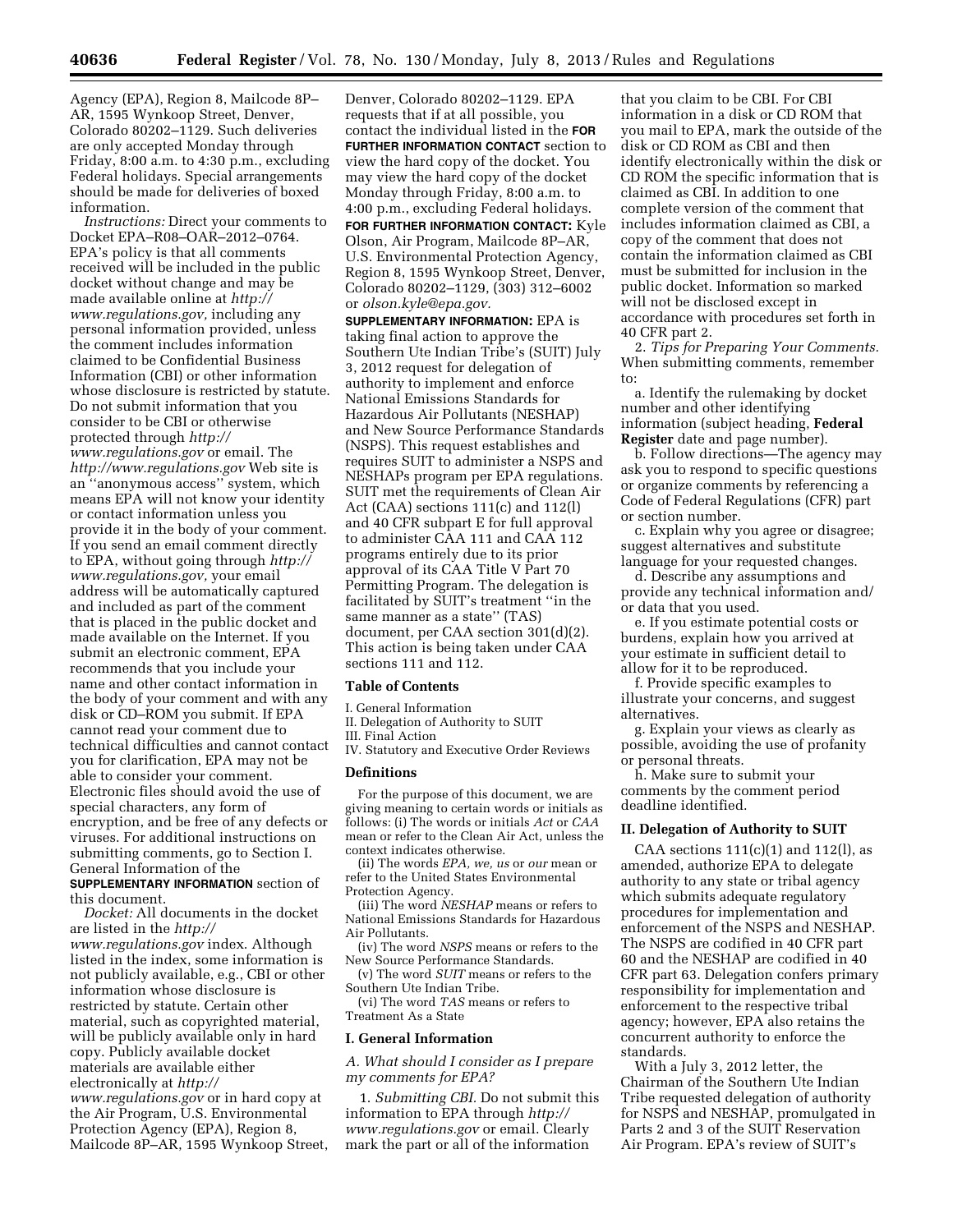program determined that it contained adequate and effective procedures for the implementation and enforcement of these federal standards. Therefore, on November 27, 2012, EPA Region 8 notified SUIT that, pending publication in the **Federal Register**, the Tribe is authorized to accept delegation of NSPS and NESHAP standards with the following letter:

''The Honorable Jimmy R. Newton Jr., Chairman

The Southern Ute Indian Tribe

P.O. Box 737

Ignacio, Colorado 81137–0737

Re: Clean Air Act (CAA) 111 and 112, New Source Performance Standards (NSPS) and National Emission Standards for Hazardous Air Pollutants (NESHAP) Program Approval

Dear Chairman Newton:

I am pleased to inform you that, because the Southern Ute Indian Tribe has an approved CAA Title V permitting program, the EPA finds that the Tribe has the authority to carry out NSPS (CAA 111) and NESHAP (CAA 112) regulatory activities, and that the Tribe can begin requesting delegation of specific NSPS & NESHAP standards. The Tribe's treatment ''in the same manner as a state'' document has been updated to reflect this new Program approval (per CAA section 301(d)(2) and 40 CFR 49.6.)

NSPS establishes maximum emission levels for new stationary sources, and NESHAPs address the control of hazardous air pollutants through Maximum Achievable Control Technology (MACT) standards and related programs that enhance and support the NESHAP program. The Tribe is also granted automatic delegation of NESHAP (CAA 112) standards through incorporation by reference of the standards when they are adopted unchanged into the Reservation Air Code (RAC) from the federal standards. A request for delegation of specific NSPS (CAA 111) standards will require a letter to the EPA. After such request the EPA would publish a **Federal Register** notice containing the letter of request and an updated Code of Federal Regulations (CFR) table, and the EPA would respond by letter to the Tribe.

To approve future requests for delegation of NSPS and NESHAPS regulations the EPA will provide public notice through publication in the **Federal Register** as a direct final rule. A direct final rule makes CAA 111 and CAA 112 delegations effective the day of publication. However, should the EPA receive any adverse comments on the direct final rule, the delegation will be reconsidered.

For more information on this approval, please contact Carl Daly, Director of Region 8's Air Program at (303) 312–6416. Sincerely, James B. Martin

*Regional Administrator''* 

## **III. Summary of Final Action**

We are approving delegation of the CAA 111 and 112 programs (NSPS and NESHAP, respectively) to SUIT. We are

approving this rule because the authority for this delegation is based entirely on SUIT's previous approval of the Part 70 permitting program [EPA– R08–OAR–2011–0015; FRL–9277–9]

### **IV. Statutory and Executive Order Review**

Under Executive Order 12866 (58 FR 51735, October 4, 1993), this action is not a ''significant regulatory action'' and therefore is not subject to review by the Office of Management and Budget. For this reason, this action is also not subject to Executive Order 13211, ''Actions Concerning Regulations That Significantly Affect Energy Supply, Distribution, or Use" (66 FR 28355, May 22, 2001). This action merely approves Tribal law as meeting federal requirements and imposes no additional requirements beyond those imposed by Tribal law. Accordingly, the Administrator certifies that this rule will not have a significant economic impact on a substantial number of small entities under the Regulatory Flexibility Act (5 U.S.C. 601 *et seq*). Because this rule approves pre-existing requirements and does not impose any additional enforceable duty, it does not contain any unfunded mandate or significantly or uniquely affect small governments, as described in the Unfunded Mandates Reform Act of 1995 (Pub. L. 104–4).

This action also does not have federalism implications because it does not have substantial direct effects on the states, on the relationship between the national government and the states, or on the distribution of power and responsibilities among the various levels of government, as specified in Executive Order 13132 (64 FR 43255, August 10, 1999. This rule also is not subject to Executive Order 13045 ''Protection of Children from Environmental Health Risks and Safety Risks'' (62 FR 19885, April 23, 1997), because it approves a Tribal rule implementing a Federal standard.

Executive Order 13175, entitled ''Consultation and Coordination with Indian Tribal Governments'' (65 FR 67249, November 6, 2000), requires us to develop an accountable process to ensure ''meaningful and timely input by tribal officials in the development of regulatory policies that have tribal implications''. ''Policies that have tribal implications'' is defined in the Executive Order to include regulations that have ''substantial direct effects on one or more Indian tribes, on the relationship between the Federal Government and the Indian tribes, or on the distribution of power and responsibilities between the Federal Government and Indian tribes''. Under

Section 5(b) of Executive Order 13175, we may not issue a regulation that has tribal implications, that imposes substantial direct compliance costs, and that is not required by statute, unless the Federal Government provides the funds necessary to pay the direct compliance costs incurred by tribal governments, or we consult with tribal officials early in the process of developing the proposed regulation. Under Section 5(c) of Executive Order 13175, we may not issue a regulation that has tribal implications and that preempts tribal law, unless the Agency consults with tribal officials early in the process of developing the proposed regulation. While we conclude that this action will have tribal implications, this action is not a regulation and merely approves a Tribal rule implementing a federal standard. This action does not alter the relationship or the distribution of power and responsibilities established in the Clean Air Act except as regards implementation of CAA 111 and 112. This action will neither impose substantial direct compliance costs on tribal governments, nor preempt tribal law.

The Congressional Review Act, 5 U.S.C. section 801 *et seq,* as added by the Small Business Regulatory Enforcement Fairness Act of 1996, generally provides that before a rule may take effect, the agency promulgating the rule must submit a rule report, which includes a copy of the rule, to each House of the Congress and to the Comptroller General of the United States. EPA will submit a report containing this rule and other required information to the U.S. Senate, the U.S. House of Representatives, and the Comptroller General of the United States prior to publication of the rule in the **Federal Register**. A major rule cannot take effect until 60 days after it is published in the **Federal Register**. This action is not a ''major rule'' as defined by 5 U.S.C.  $804(2)$ .

Under section 307(b)(1) of the Clean Air Act, petitions for judicial review of this action must be filed in the United States Court of Appeals for the appropriate circuit by September 3, 2013. Filing a petition for reconsideration by the Administrator of this final rule does not affect the finality of this action for the purposes of judicial review nor does it extend the time within which a petition for judicial review may be filed, and shall not postpone the effectiveness of such rule or action. Parties with objections to this direct final rule are encouraged to file a comment in response to the parallel notice of proposed rulemaking for this action published in the proposed rules